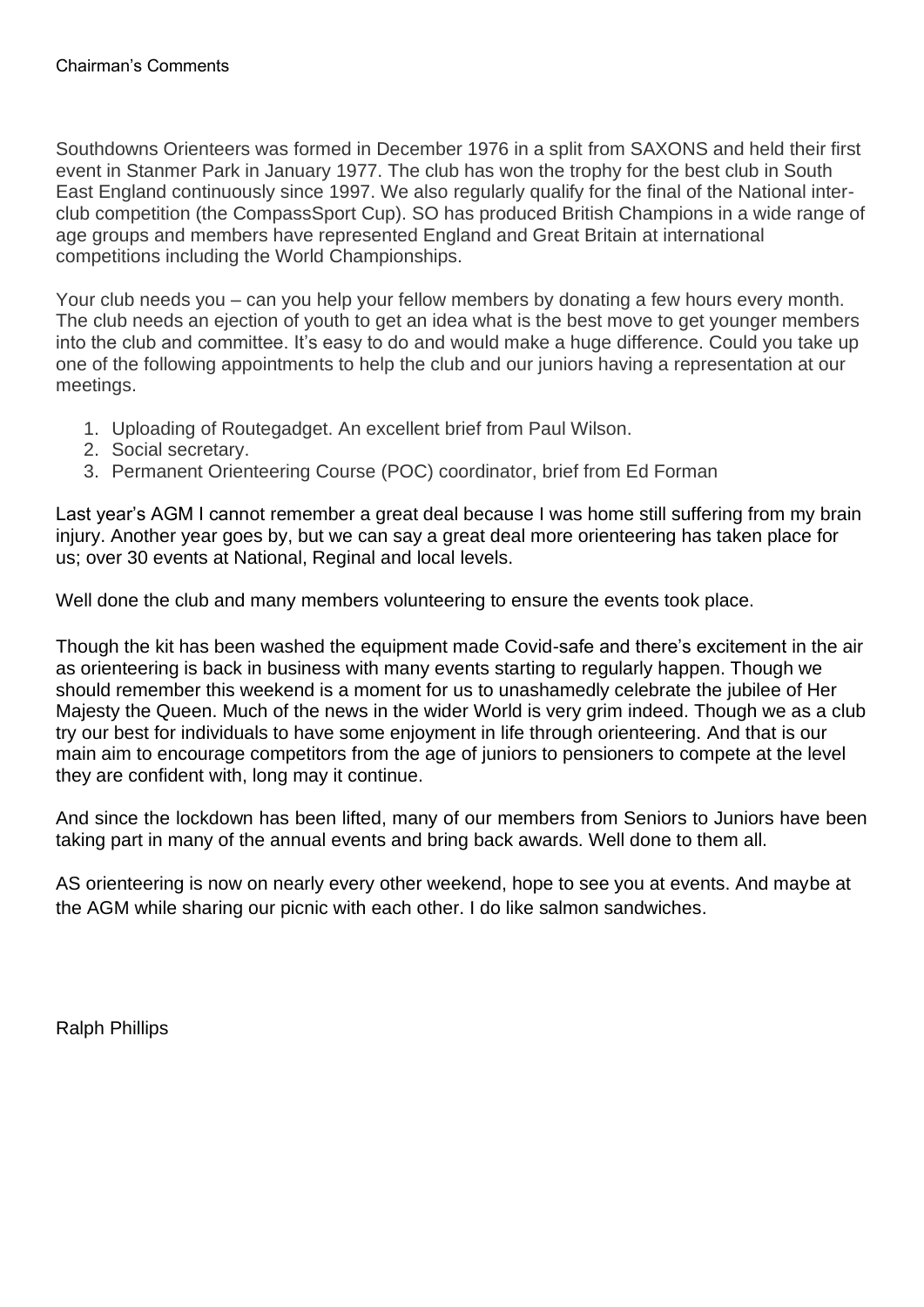#### SOUTHDOWNS ORIENTEERS AGM 2022: 04/06/22

#### TREASURER'S REPORT

The [Annual Accounts for 2021](https://www.southdowns-orienteers.org.uk/images/SO-Annual-Accounts-2021.pdf#asset:7752) are available on the club's website and contain explanatory notes which I will not repeat here. I will take any questions of detail by e-mail to *treasurer@southdowns-orienteers.org.uk* or in person at the AGM.

As a new treasurer, I think it is frankly too soon to comment on whether the positive out-turn for the year represents a "new normal". Pre-pandemic there were already quite wide fluctuations in our expenditure: as can be seen from the accounts, for example, 2019 was a year in which we bought a big stock of our new club kit, were generous in support of juniors and incurred considerable expenditure under the SI heading, whereas in 2020 (there being nothing else to do!) we spent more than average on mapping. That is what our funds are intended for, and I would therefore not expect criticism as treasurer for the operating deficit in those years, any more than I expect thanks or praise for seeing us into a surplus last year (and on current projections the current year too). As of May/June 2022, the committee is actively seeking activities or equipment we could fund to enhance our members' experience, and some of these will be reported at the AGM or during the summer.

I do encourage all those who incur expenses in carrying out any function on behalf of the club, as planners, organisers, trainers, coaches, mappers or in any other capacity, to keep a careful note and claim those expenses back. We appreciate all contributions and do not want to exploit the goodwill of our most committed members.

Warm thanks to Penny Marsh, the previous treasurer, who was endlessly patient and helpful as I learned the ropes, despite the restrictions on face-to-face meetings; to Michael Merritt for his guidance as Honorary Reporting Accountant in getting the accounts in order, and to all committee members and club members for almost unfailing good humour and total co-operation in all my dealings with them.

Ed Forman, Treasurer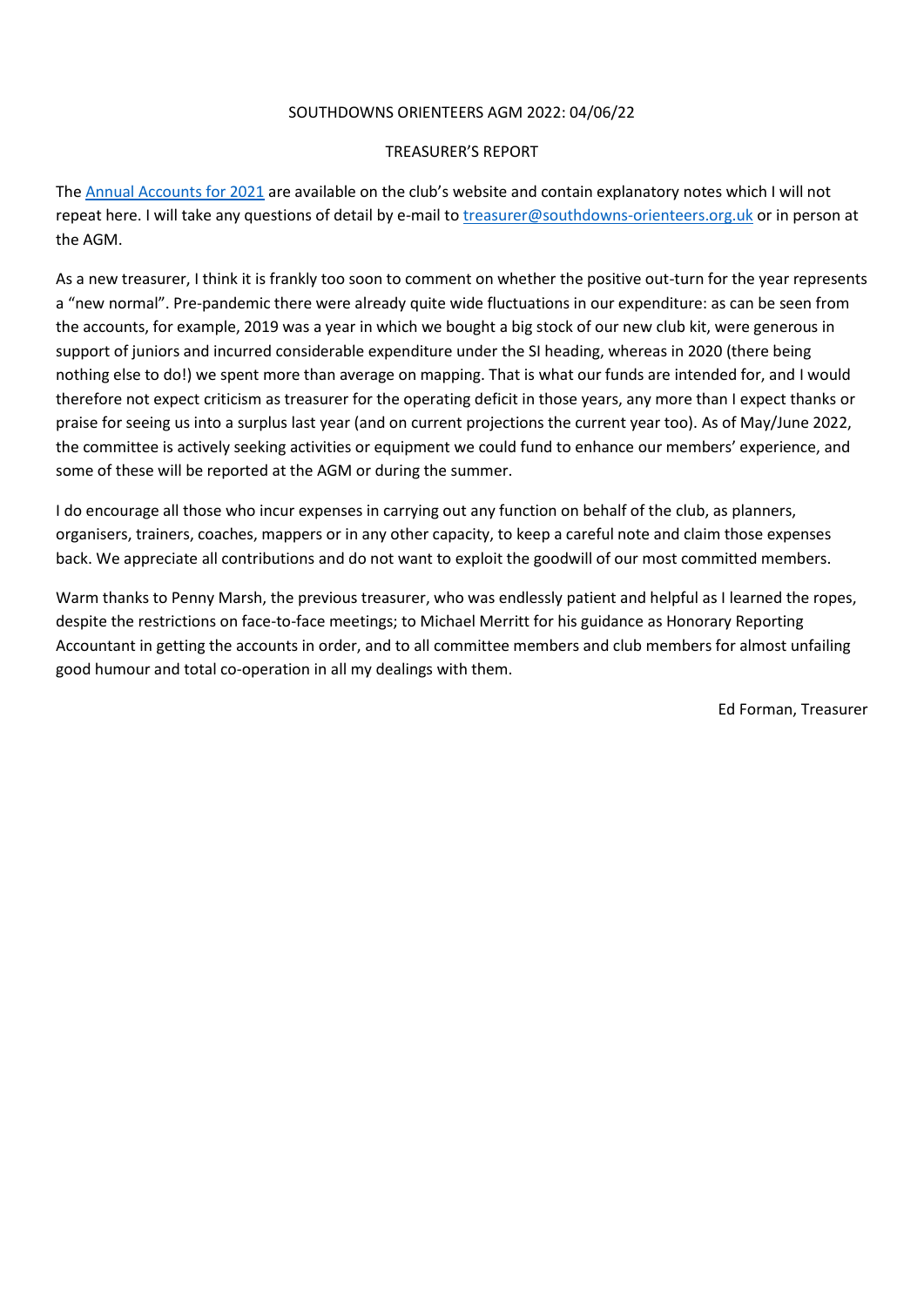#### **Mapping Report 2021 - AGM June 2022**

As always, I would like to start this report by thanking all the club mappers for the work they do year in and year out. Between them, as Mike Gammon always liked to point out, they save the club a lot of money (as much as £8000 in some years).

Not surprisingly, mapping work was again limited last year due to the pandemic. However, a few maps were completed as the list below shows, and significant savings were made. Also, a few members have expressed an interest in mapping so I am working with them to get them started. The more mappers, the merrier!

Map work completed in 2021 (and savings!) Oldhouse Warren (professionally by RM) Brooklands Park (kindly donated by RM) Newtimber Hill (NC) Gravetye (WH) Estimated savings due to using club mappers: £3000

Maps to be completed in 2022 (and estimated cost to club) Chailey Common North (CH) Sheffield Park (CH) Abbots Wood (CH) Ditchling Common (NC) Estimated cost to club: £500

I am hoping to start a brand new map of Friston Forest using Lidar data and expect this to take 2-3 years to complete in between other projects. There will also be other updates to do as the fixture list gets populated and I anticipate having to use a professional mapper at some stage during the year to remap one of our larger areas (at a potential cost of £2000+).

We will also need to renew our Ocad mapping licences this year at a cost of £1500-2000 for 5 x 3 year licences.

#### Other plans to the role going forward

Recruitment and training of new mappers.

Developing my forward planning spreadsheet further to enable proactive mapping up to 18 months in advance of an area being needed. We need to work with this timescale as we are not full time mappers and producing a decent map takes time (an A4 area mapped at 1:10000 may require up to 15 site visits of a day each, depending on complexity, although it is usually lower than that figure). The goal is to keep one step ahead of the fixture list!

Finally, we are always on the lookout for new mappers. Anyone who would like to have a go just needs to get in touch with me and I'll arrange training to get you started.

Chris Hooker

SO Mapping Coordinator

2nd Jan 2022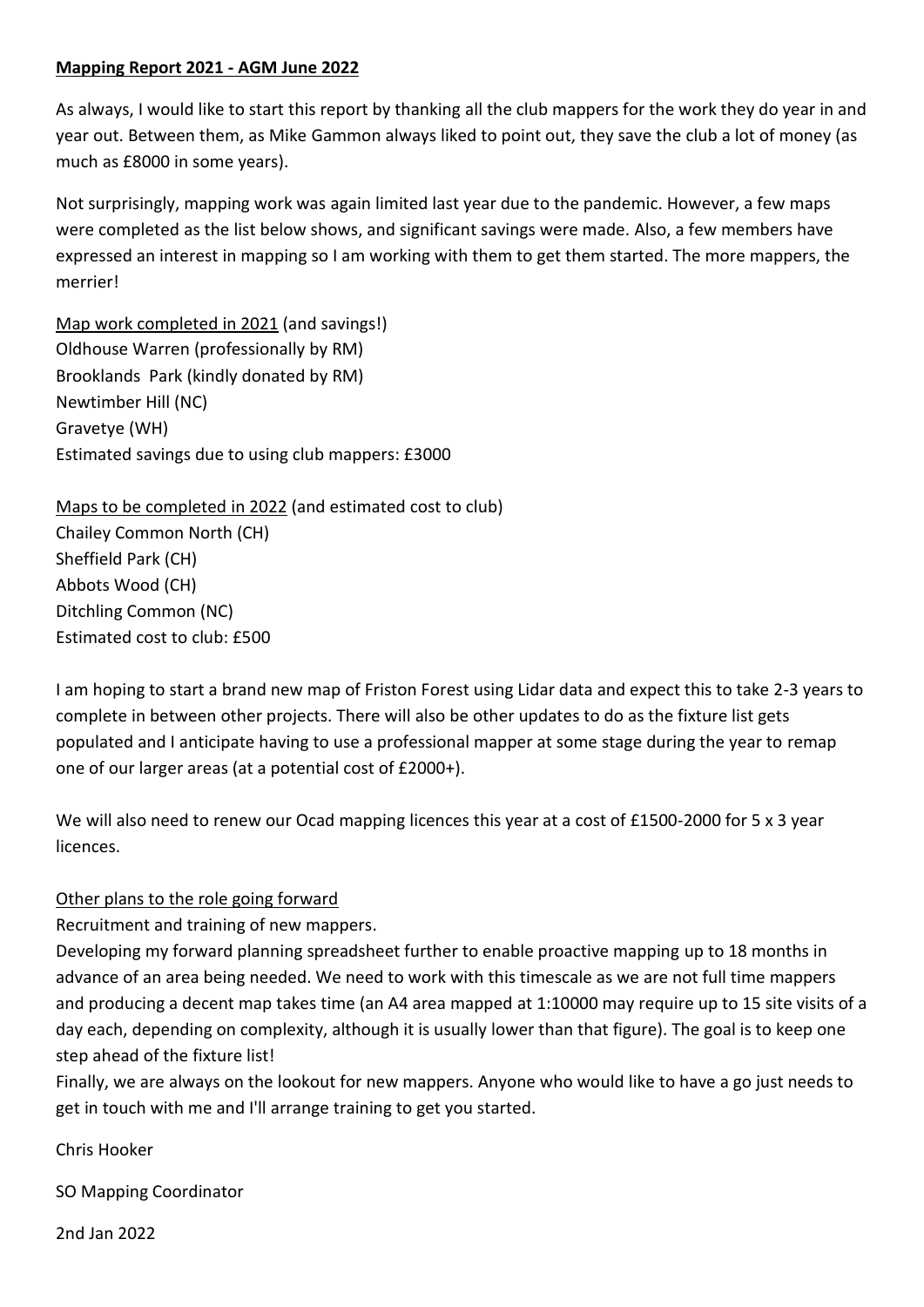### Junior Team and Development Manager's Report: Will Heap

It is a great honour to be the Junior Team captain of Southdowns Orienteers. A club with a rich history of participation, development and success at all levels.

Despite a tough couple of years, the junior squad have shown great resolve with the recent YBT heat being testament to that. Whilst many clubs have sadly struggled to maintain, let alone recruit new juniors, Southdowns have managed to retain some depth in their squad and I put this down to the strong community of enthusiastic parents and obviously some very eager and energetic juniors.

This sense of community really struck me at the YBT heat and it is this feeling that we want to harness to form the basis of a really strong future for not just our juniors but the club as a whole.

The YBT heat at Worth Lodge was an easy victory for our juniors given no other clubs turned up, but let's not take away from the many great performances on the day. No mis-punches and smiles from everyone at the finish. Well done, thank you, and the very best of luck in the final.

Over the last two seasons we have seen many of our younger juniors upping their game by either running solo for the first time or by trying the longer courses. There has been a good progression across all courses but especially from the yellow up to the orange. At the other end of the scale there has been some furious competition on the blue and green courses, with many close battles for top spot. The top placings at most events are now dominated by our juniors which is great to see.

Going forward we are looking at refreshing the coaching opportunities for our junior and senior members. I have to say a massive thank you to Karen Ashworth for her enormous efforts in keeping the younger junior training going. Without her we would not be in the position we are in now and we certainly wouldn't have had the same success at the YBT heat. Several of our juniors will also soon become eligible for the regional SEJS squad where with a little bit of effort some great opportunities in orienteering can open. Regular weekend training activities and summer camps are very sociable and technically rewarding and most children flourish.

There have been many medals and awards won this year by our juniors as described elsewhere in this report and I'd like to add my congratulation to all those juniors who have achieved their goals in the last 12 months through hard work and dedication to this fabulous sport. I know that there has also been an enormous amount of fun along the way. Well done to Emils for his selection to run for Great Britain at the Junior European Cup (JEC).

To finish I'd like to return to the sense of community that I spoke of at the YBT heat. I'd like to encourage all parents who feel they may have the knowledge or the time to join in with developing ideas and supporting future coaching sessions by either shadowing, mentoring, holding the clip board etc, to come and say hello. Your help will be very welcomed.

YBT final. The final takes place on 3rd July at Irchester Country Park near Northampton. We are hoping to take as large a team as possible and will be in touch soon about your availability. The final is brilliant fun with teams from all over the country coming together to make for a joyful and junior focused event.

Will Heap

juniorteam@southdowns-orienteers.org.uk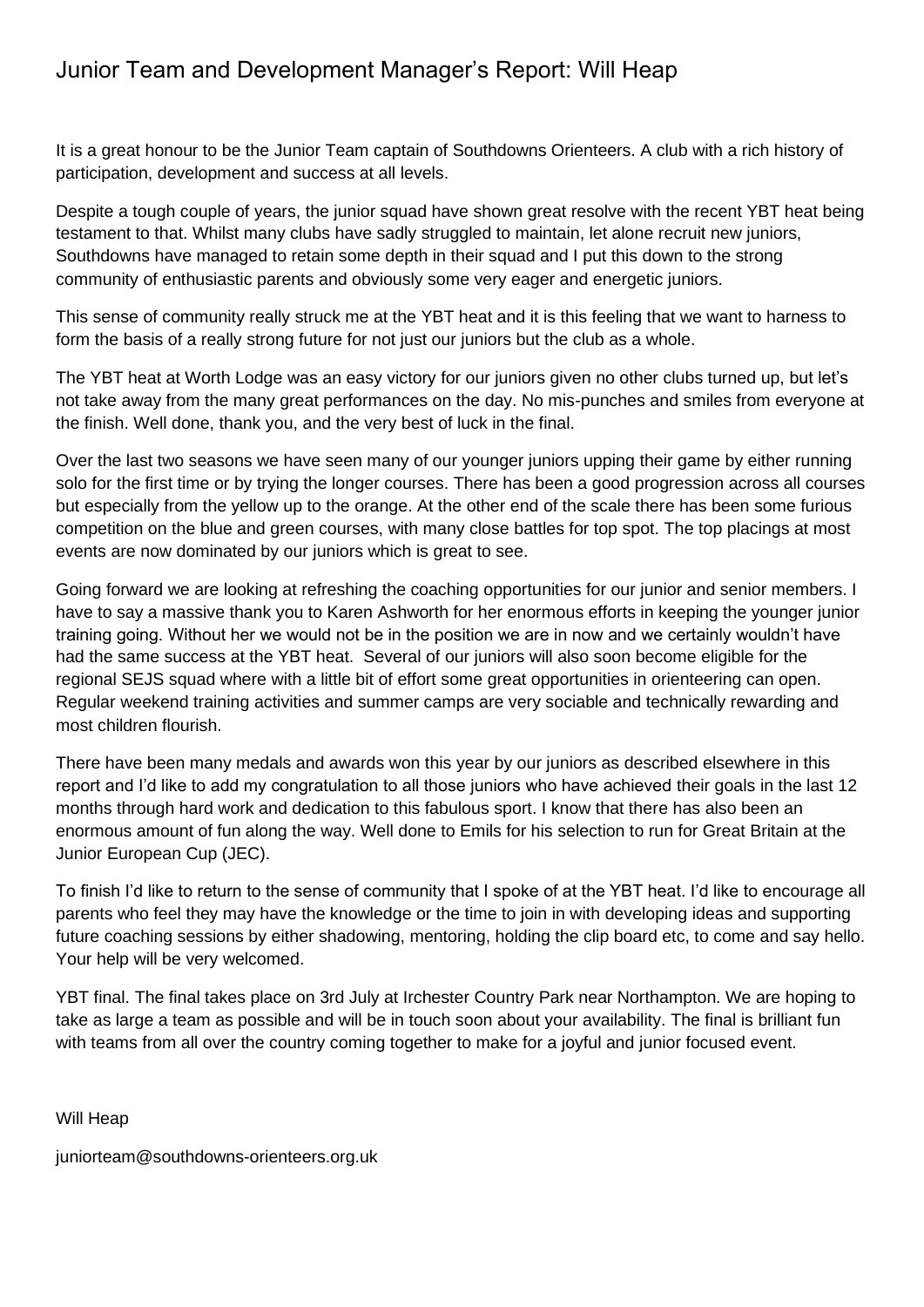#### **Junior Training**

Since the end of lockdown, the training for younger juniors has returned with the following sessions:

- Rivers Wood a map walk focusing on the basics of folding the map, keeping it oriented and thumbing the route
- Blacklands Farm a grid course exercise to practise keeping the map oriented
- Washington Common 'up and down the brown' an exercise using a map with only the brown features shown – thanks Chris Hooker for the help with this!)
- Millennium Wood a relocation exercise where we took the maps off the trainees and walked them to a new location then asked them to find their current position on the map
- Great Wildgoose a session focused on linear features that aren't paths, featuring vegetation boundaries, gulleys, earth walls and streams
- Tilgate a map memory exercise

Thanks to all who have helped and especially to Anna Chapman and Tim Hulley for all of the behind the scenes organising.

Karen Ashworth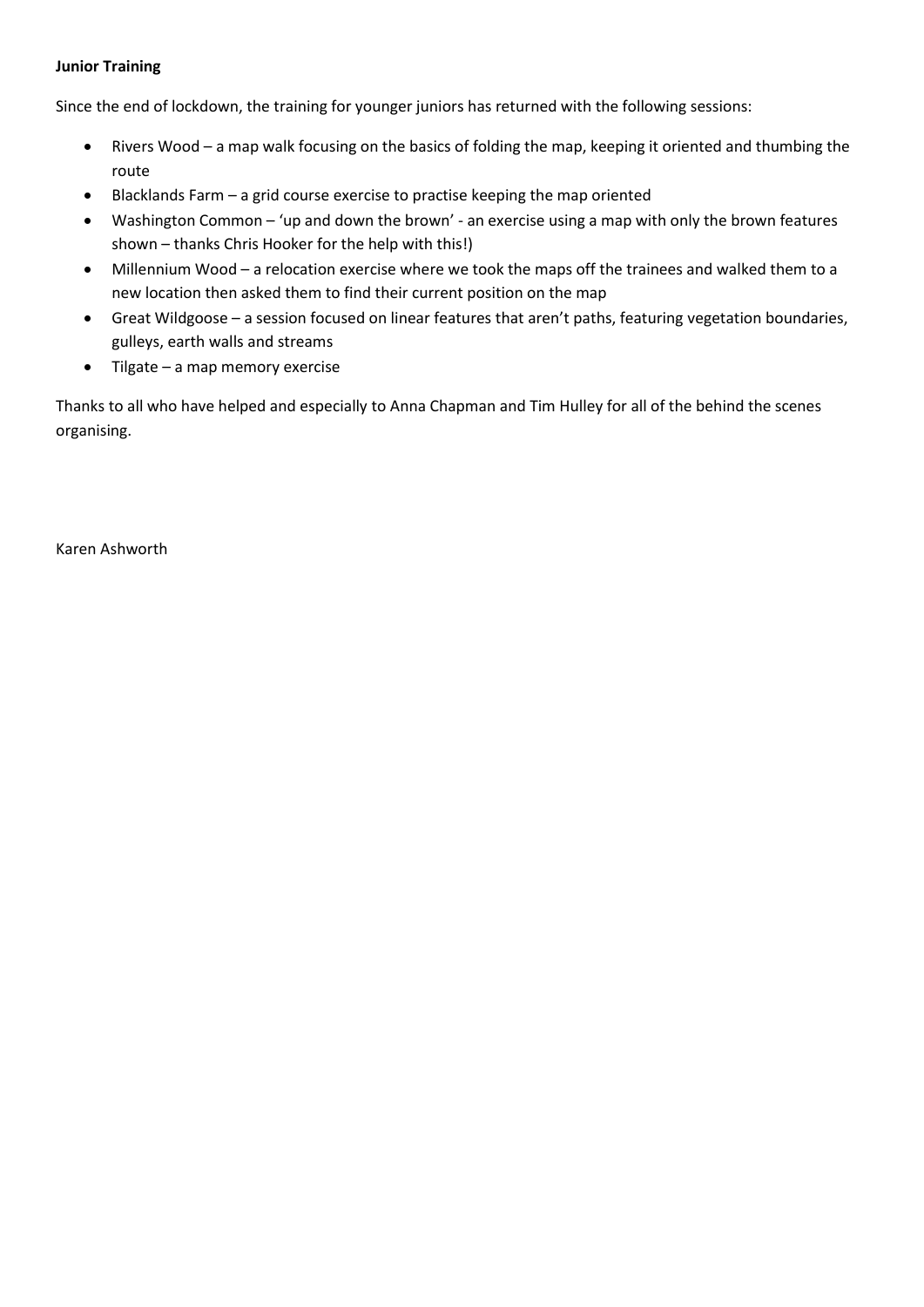#### **Safety Officer Report**

Since the last meeting the safety focus has continued to be on COVID and on running events safely as lockdown restrictions eased.

- We adopted the British Orienteering COVID Risk Assessment alongside the 'how we do it' document for planners (developed by Steve Blount) covering everything from signup and payments and SI routines to first aid provision and car parking and what queuing space needs to be available at the start (yes, we really did sit and count the number of people present every minute of the start window at the first event where we removed the requirement for timed starts!)
- Our version of this COVID Risk Assessment has been updated to reflect the latest (Feb 2022) issue and, although BOF have said that it is now voluntary and up to clubs to decide how to manage COVID related risks, the committee view is that we will continue to use it whilst it remains on the BOF website.

In terms of conventional event safety, we have:

- Continued to maintain a set of starting point risk assessments so that planners and organisers start out with the prior knowledge from previous events at each of our locations (now also supplemented by a COVID appendix for each event)
- Maintained the club event safety plan against the latest British Orienteering safety appendix
- Advertised the BOF online event safety workshops to members and had a further two members qualify through this route
- Ensured mentors were in place for first time event planners
- Continued arrangements for first aid provision, equipment and reporting, including maintenance of the club defibrillator.
- Trained 12 x SO members on the EFAW course 29<sup>th</sup> January 2022 and now have 21 x SO members with current first aid certificates. Another SO EFAW course is planned for 26<sup>th</sup> November 2022.
- Employed Phoenix Medical Services Ltd to provide First Response Emergency Care (FREC) trained personnel with a rapid response vehicle at the Gravetye and Angmering regionals, the Sunny Sussex Weekend events and they are also booked for the Capite regional event.
- We have filed 4 x Accident Report Forms with BOF up to 20/05/2022

And the key metrics for the year are:

- Zero lost competitors
- Zero events without a signed off risk assessment
- Zero events without officials who were either event safety trained themselves or mentored by somebody who was
- Four accident / incident reports filed with BOF (period to 20/05/2022)
- Zero COVID transmission / track & trace incidents from the part of the year where track and trace was in operation

With my safety officer hat on, I have also been collating a 'safety spotlight' series for Compass Sport magazine alongside Tim O'Donoghue from Scottish Orienteering, aimed at helping clubs to learn from each other's near misses.

Thanks to everyone who has been involved and especially to Steve Blount for co-ordinating everything related to first aid and to all those who have been reviewing and signing off risk assessments and working out how to stage events safely during the COVID crisis.

#### Karen Ashworth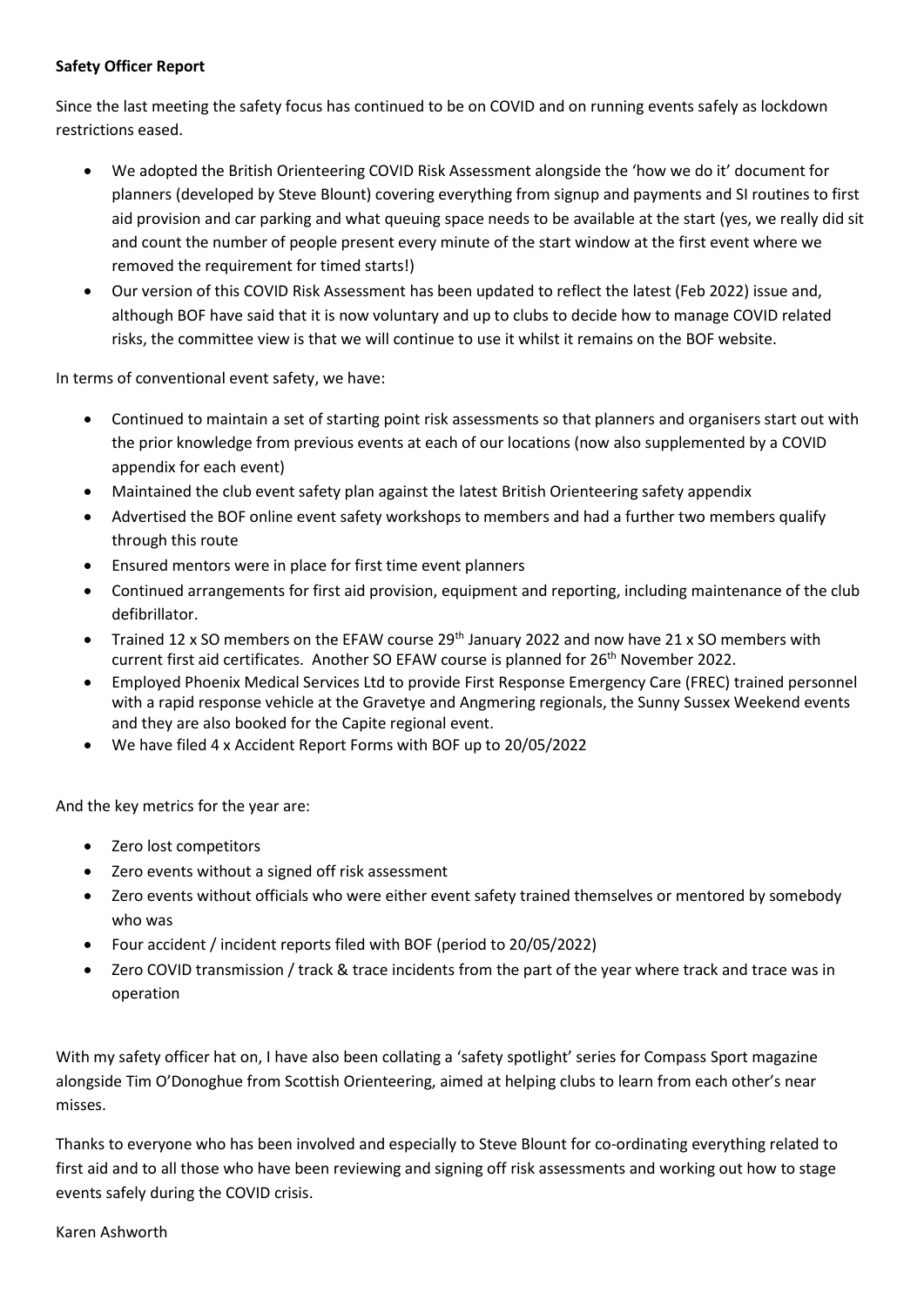#### **Southdowns Orienteers – AGM 2021 – reports from Officers – POC co-ordinator**

As I said last year, the club is at something of a crossroads as regards POCs. They are costly (in time and potentially in resource) to maintain for the amount of use they get. BOF remains keen to promote them, but our active members are understandably willing to put much more energy into VOCs.

The positive news is that a member of staff at Southdowns Leisure obtained a grant from Adur & Worthing Council to develop three permanent courses within their area. It has been a long and frustrating slog, but I hope to be able to confirm at the AGM that at least some of those are ready to be launched: park courses at Adur Recreation Ground and Lancing Manor plus a more challenging revision of the cross-country course on Lancing Ring. The maps and instructions will be freely available to download from the Council website.

That will be in addition to the thirteen courses which we continue to promote through our own website, although with varying degrees of confidence about the quality of the experience people will have. We have viable courses in or near all of our major population centres except Bognor Regis, but in many cases it is necessary to ask enquirers to apply to me direct for copies of the map so that I can advise them as to which controls are still usable.

If someone comes forward to be an active POC co-ordinator I will brief them on the production and delivery of an ongoing development plan, otherwise I fear the extant courses will continue to decline as maps become out of date, vandalism and natural factors cause the control markers to deteriorate, and other forms of treasure-hunting activity grab the attention of the general public.

Ed Forman